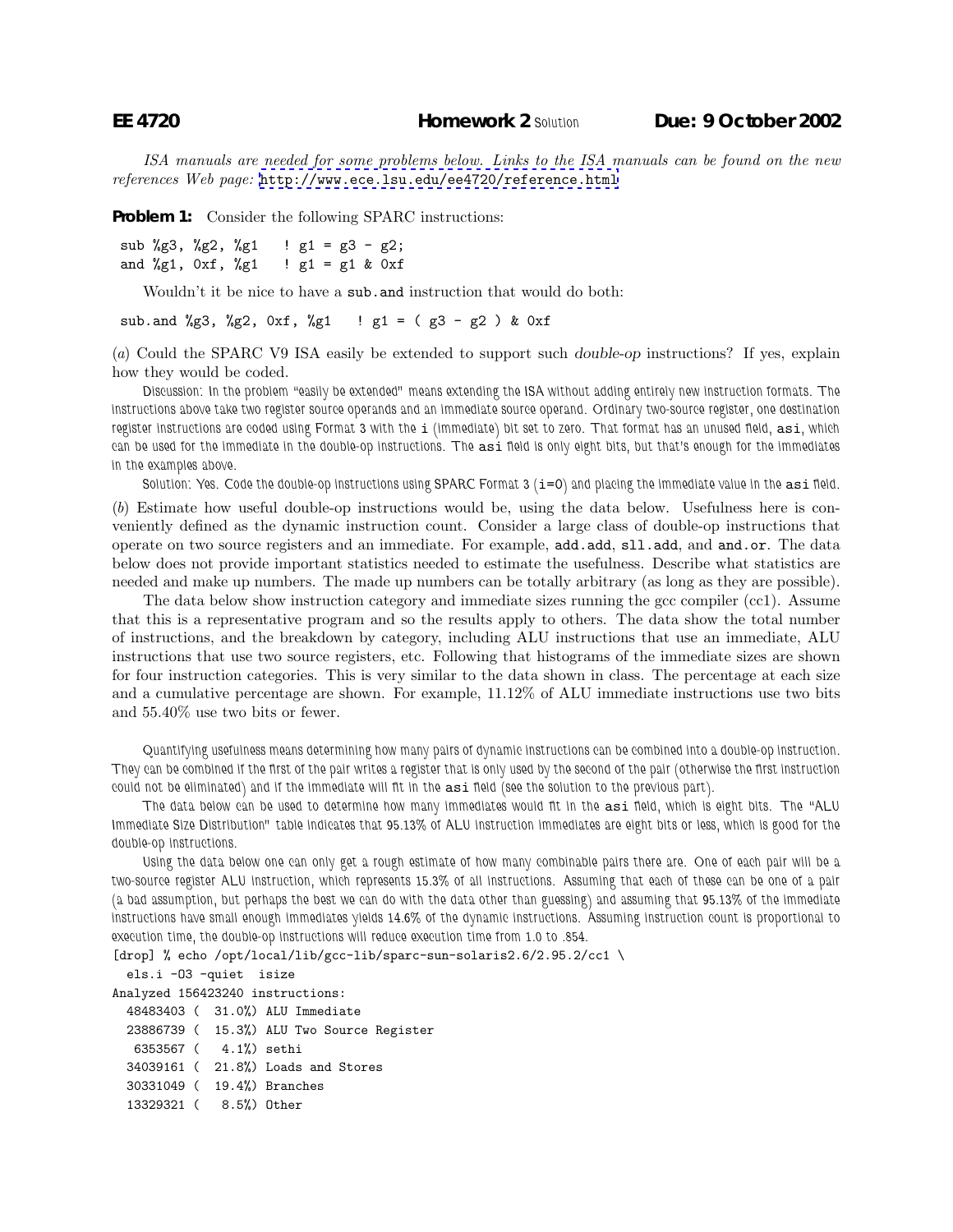|                 |       |                            | ALU Immediate Size Distribution       |
|-----------------|-------|----------------------------|---------------------------------------|
| Bits            | Pct   | Cum                        |                                       |
| 0               |       |                            | $25.96\%$ 25.96% ******************** |
| $\mathbf{1}$    |       |                            | $18.32\%$ 44.28% **************       |
| $\overline{2}$  |       |                            | $11.12\%$ 55.40% ********             |
| 3               |       |                            | 15.59% 70.99% ***********             |
| 4               |       | $3.16\%$ 74.15% ***        |                                       |
| 5               |       | $6.10\%$ 80.25% *****      |                                       |
| 6               |       | 7.31% 87.56% ******        |                                       |
| $7\overline{ }$ |       | $6.81\%$ 94.37% *****      |                                       |
| 8               |       | $0.76%$ 95.13% *           |                                       |
|                 |       |                            |                                       |
| 9               |       | $2.13\%$ 97.26 $\%$ **     |                                       |
| 10              |       | $2.64\%$ 99.90% **         |                                       |
| 11              |       | $0.01\%$ 99.91% *          |                                       |
| 12              |       | $0.08\%$ 99.99 $\%$ *      |                                       |
| 13              |       | $0.01\%$ 100.00% *         |                                       |
|                 |       |                            |                                       |
|                 |       |                            | SETHI Immediate Size Distribution     |
| Bits            | Pct   | Cum                        |                                       |
| 0               |       | $0.00\%$ 0.00% *           |                                       |
| $1 \quad$       |       | $0.00\%$ 0.00% *           |                                       |
| 2               |       | $0.02\%$ 0.02% *           |                                       |
| 3               |       | $0.72\%$ 0.74% *           |                                       |
| 4               |       | $0.43\%$ 1.17% *           |                                       |
| 5               |       | $0.09%$ 1.26% *            |                                       |
| 6               |       | $0.66\%$ 1.93% *           |                                       |
| $7\degree$      |       | $2.00\%$ 3.93% **          |                                       |
|                 |       |                            |                                       |
| 8               |       | 4.53% 8.45% ****           |                                       |
| 9               |       | $3.14\%$ 11.60% ***        |                                       |
| 10              |       | 5.86% 17.46% *****         |                                       |
| 11              |       | $5.54\%$ 23.00% ****       |                                       |
| 12              |       |                            |                                       |
| 13              |       | $0.09%$ 95.76% *           |                                       |
| 14              |       | $0.13\%$ 95.89% *          |                                       |
| 15              |       | $0.10\%$ 95.99% *          |                                       |
| 16              |       | $0.01\%$ 96.00% *          |                                       |
| 17              |       | $0.00\%$ 96.01% *          |                                       |
| 18              |       | $0.49%$ 96.50% *           |                                       |
| 19              |       | 3.14% 99.63% ***           |                                       |
| 20              |       | $0.02%$ 99.66% *           |                                       |
| 21              |       | $0.33\%$ 99.99% *          |                                       |
| 22              |       | $0.01\%$ 100.00% *         |                                       |
|                 |       |                            |                                       |
|                 |       | Memory Offset Distribution |                                       |
| Bits            | Pct   | Cum                        |                                       |
| 0               | 4.93% | $4.93%$ ****               |                                       |
| 1               |       | $0.11\%$ 5.04% *           |                                       |
| 2               |       | $2.51\%$ 7.55% **          |                                       |
| 3               |       |                            | 15.95% 23.50% *************           |
|                 |       |                            |                                       |
| 4               |       |                            | 24.41% 47.91% ********************    |
| 5               |       |                            | 10.36% 58.27% ********                |
| 6               |       | 4.90% 63.17% ****          |                                       |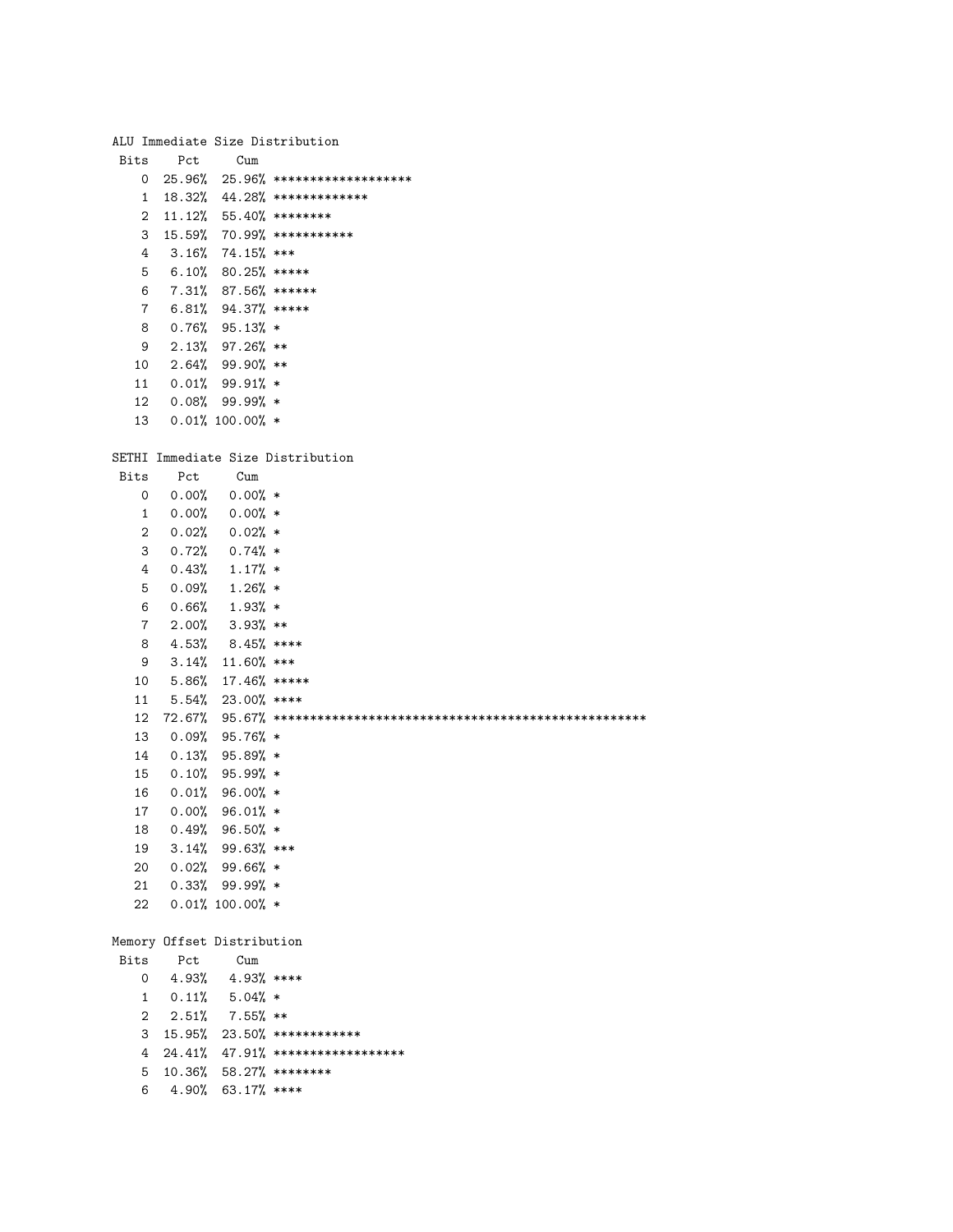| 7            |       | 6.89% 70.06% *****                |                                   |
|--------------|-------|-----------------------------------|-----------------------------------|
| 8            |       | 5.79% 75.85% *****                |                                   |
|              |       | $9$ 4.98% 80.82% ****             |                                   |
|              |       |                                   | 10 16.09% 96.92% *************    |
| 11           |       | 2.38% 99.30% **                   |                                   |
|              |       | 12 0.70% 100.00% *                |                                   |
| 13           |       | $0.00\%$ 100.00%                  |                                   |
|              |       |                                   |                                   |
|              |       |                                   | Branch Displacement Distribution  |
| Bits         | Pct   | $_{\text{Cum}}$                   |                                   |
| 0            |       | $0.00\%$ 0.00%                    |                                   |
| 1            |       | $0.00\%$ 0.00% *                  |                                   |
| $\mathbf{2}$ |       |                                   | 13.06% 13.06% **********          |
|              |       |                                   | 3 22.20% 35.26% ***************** |
|              |       |                                   | 4 16.58% 51.84% *************     |
| 5            |       |                                   | 18.94% 70.79% ***************     |
| 6            |       |                                   | 15.69% 86.48% ***********         |
| $7^{\circ}$  |       | $6.74\%$ 93.22% *****             |                                   |
| 8            |       | 3.47% 96.69% ***                  |                                   |
|              |       | 9 1.63% 98.31% **                 |                                   |
|              |       | 10  0.71%  99.02%  *              |                                   |
| 11           |       | $0.27\%$ 99.29% $*$               |                                   |
|              |       | 12  0.41%  99.69% *               |                                   |
|              |       | $13 \quad 0.01\% \quad 99.71\% *$ |                                   |
|              |       | 14  0.00%  99.71%                 |                                   |
| 15           |       | $0.00\%$ 99.71% *                 |                                   |
|              |       | 16  0.21%  99.91%  *              |                                   |
| 17           |       | $0.01\%$ 99.92% *                 |                                   |
| 18           |       | $0.08\%$ 100.00% $*$              |                                   |
|              |       | 19 0.00% 100.00%                  |                                   |
|              |       | 20 0.00% 100.00%                  |                                   |
| 21           |       | $0.00\%$ 100.00%                  |                                   |
| 22           | 0.00% | 100.00%                           |                                   |

## **Problem 2:** It's time to go instruction hunting!

(*a*) The Alpha does not have a general set of double-op instructions but it does have one that can replace the two SPARC V9 instructions below. What is it? Replace the two instructions below with the Alpha instruction. (For full credit [another 0.5 point, maybe] take into account that SPARC V9 and not SPARC V8 was specified.)

```
sll %g2, 2, %g1 : \lg 1 = \lg 2 \ll 2;
add %g3, %g1, %g1 ! g1 = g3 + g1
```

```
S4ADDQ r1, r2, r3
```
(*b*) SPARC V9 does not have a full set of predicated instructions, but it does have a predicated instruction that can replace the code fragment below. What is it?

subcc %g1, 0, %g0 ! Set integer condition codes. be SKIP ! Branch if result equal to zero. nop add %g3, 0, %g4 !  $g4 = g3 + 0$ SKIP: movrnz %g1, %g3, %g4